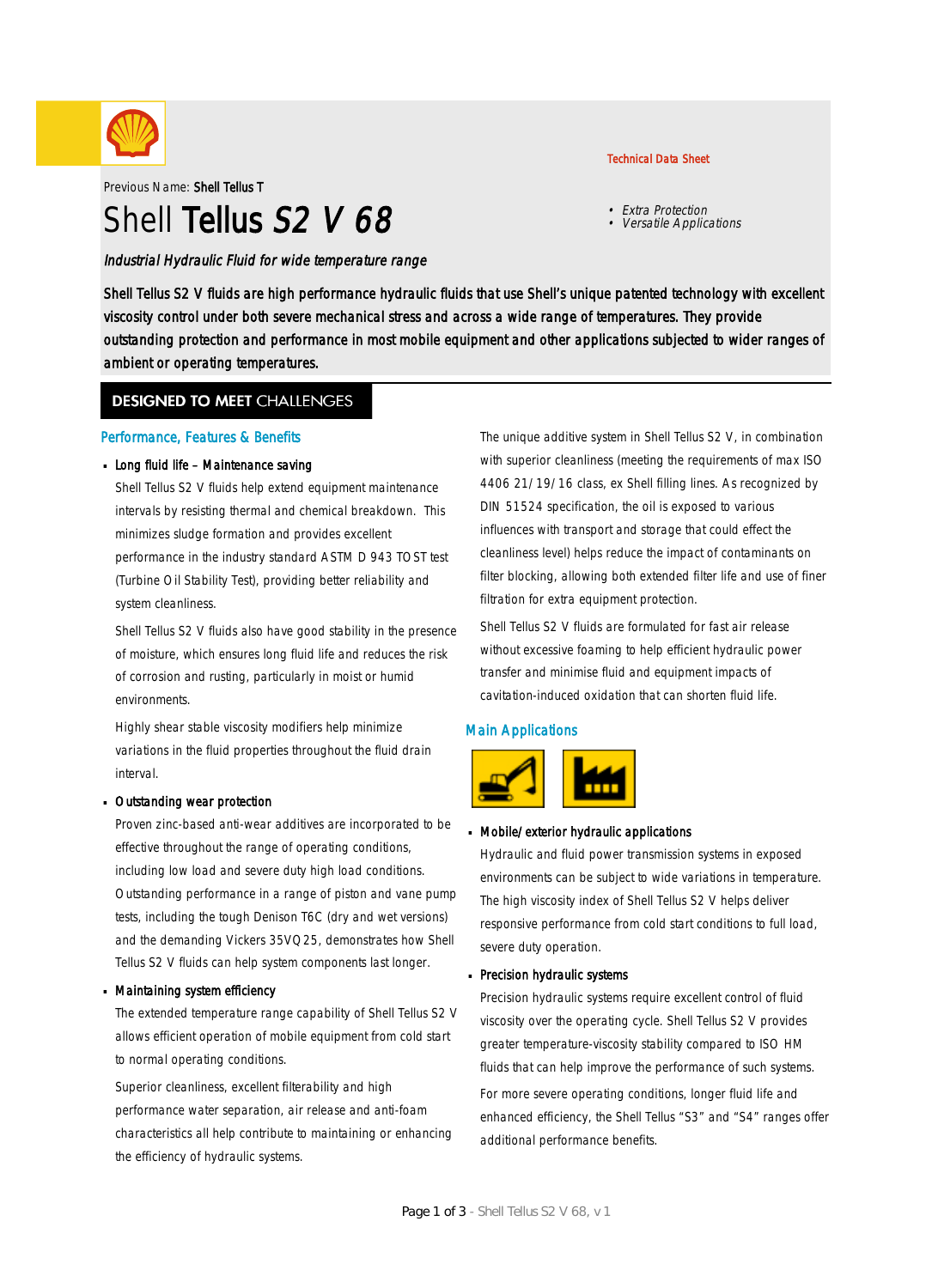#### Specifications, Approvals & Recommendations

- Denison Hydraulics (HF-0, HF-1, HF-2)
- Cincinnati Machine P-68 (ISO 32), P-70 (ISO 46), P-69 (ISO 68)
- **Eaton Vickers M-2950 S**
- **Eaton Vickers I-286 S**
- Swedish Standard SS 15 54 34 AM
- $\blacksquare$  ISO 11158 (HV fluids)
- **AFNOR NF-E 48-603**
- $-$  ASTM 6158-05 (HV fluids)
- DIN 51524 Part 3 HVLP type
- $-$  GB 111181-1-94 (HV fluids)

For a full listing of equipment approvals and recommendations, please consult your local Shell Technical Helpdesk, or the OEM Approvals website.

#### Typical Physical Characteristics

#### Compatibility & Miscibility

## Compatibility ·

Shell Tellus S2 V fluids are suitable for use with most hydraulic pumps. However, please consult your Shell Representative before using in pumps containing silver plated components.

## - Fluid Compatibility

Shell Tellus S2 V fluids are compatible with most other mineral oil based hydraulic fluids. However, mineral oil hydraulic fluids should not be mixed with other fluid types (e.g. environmentally acceptable or fire resistant fluids).

## Seal & Paint Compatibility

Shell Tellus S2 V fluids are compatible with seal materials and paints normally specified for use with mineral oils.

| <b>Properties</b>          |          |             | Method           | Shell Tellus S2 V |
|----------------------------|----------|-------------|------------------|-------------------|
| <b>ISO Viscosity Grade</b> |          |             | <b>ISO 3448</b>  | 68                |
| <b>ISO Fluid Type</b>      |          |             |                  | <b>HV</b>         |
| <b>Kinematic Viscosity</b> | $@-20°C$ | cSt         | ASTM D 445       | ٠                 |
| <b>Kinematic Viscosity</b> | @40°C    | cSt         | ASTM D 445       | 68                |
| <b>Kinematic Viscosity</b> | @100°C   | cSt         | ASTM D 445       | 10.5              |
| <b>Viscosity Index</b>     |          |             | <b>ISO 2909</b>  | 142               |
| <b>Density</b>             | @15 $°C$ | kq/l        | <b>ISO 12185</b> | 877               |
| Flash Point (COC)          |          | $^{\circ}C$ | <b>ISO 2592</b>  | 225               |
| <b>Pour Point</b>          |          | $^{\circ}C$ | <b>ISO 3016</b>  | $-36$             |
| Dielectric Strength*       |          | kV          | ASTM D 877       | $>30$             |

These characteristics are typical of current production. Whilst future production will conform to Shell's specification, variations in these characteristics may occur.

\* Dielectric strength value applies only to "point of manufacture" at a Shell authorized manufacturing facility. As with all hydraulic fluids,

contamination with water or particulate leads to a reduction in dielectric strength.

#### Health, Safety & Environment

■ Guidance on Health and Safety is available on the appropriate Material Safety Data Sheet, which can be obtained from http://www.epc.shell.com/

## • Protect the Environment

Take used oil to an authorised collection point. Do not discharge into drains, soil or water.

#### Additional Information

## ■ Advice

Advice on applications not covered here may be obtained from your Shell representative.